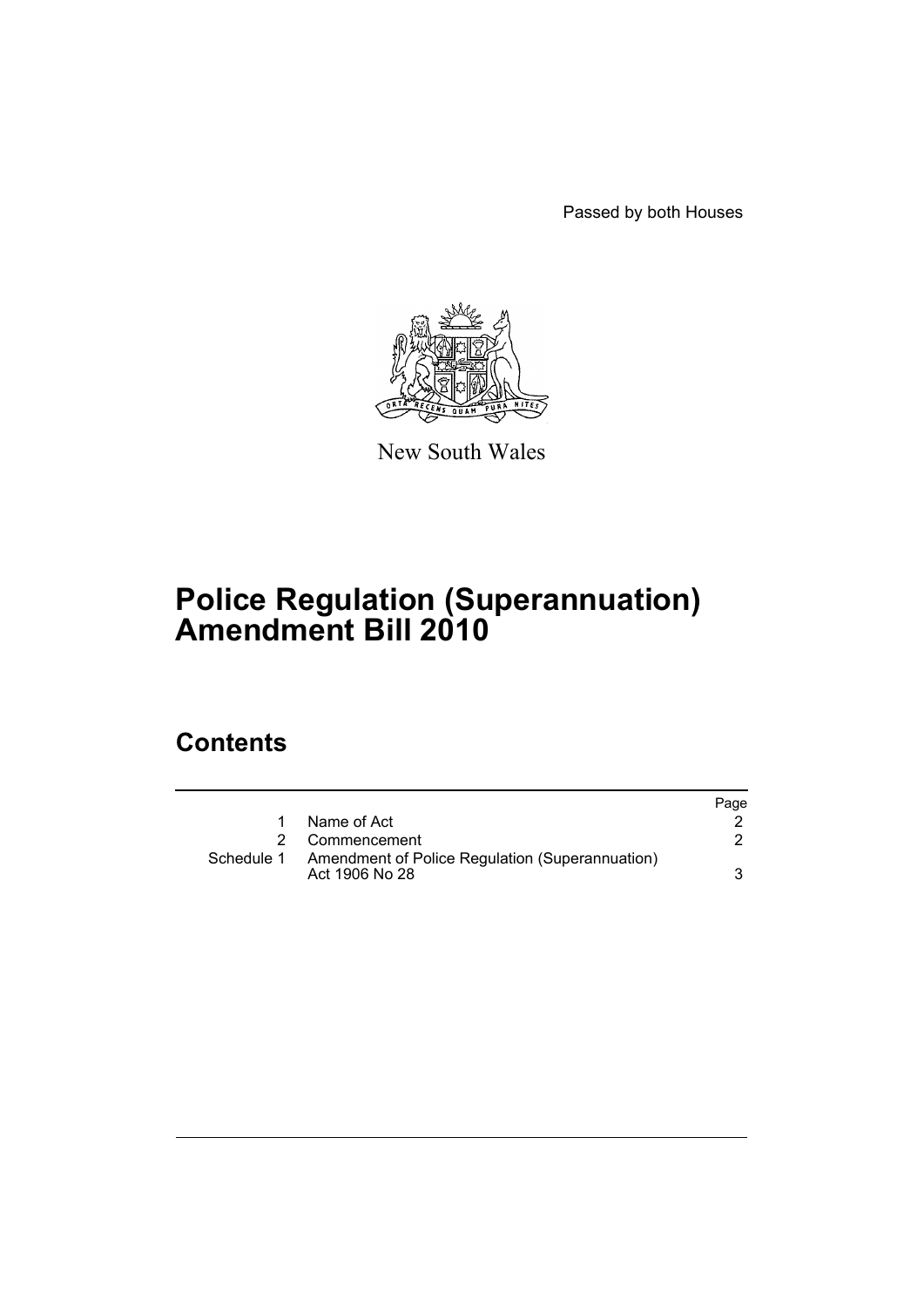*I certify that this public bill, which originated in the Legislative Assembly, has finally passed the Legislative Council and the Legislative Assembly of New South Wales.*

> *Clerk of the Legislative Assembly. Legislative Assembly, Sydney, , 2010*



New South Wales

## **Police Regulation (Superannuation) Amendment Bill 2010**

Act No , 2010

An Act to amend the *Police Regulation (Superannuation) Act 1906* in relation to the discharge, and entitlement to superannuation, of members of the Police Force who are medically unfit.

*I have examined this bill and find it to correspond in all respects with the bill as finally passed by both Houses.*

*Assistant Speaker of the Legislative Assembly.*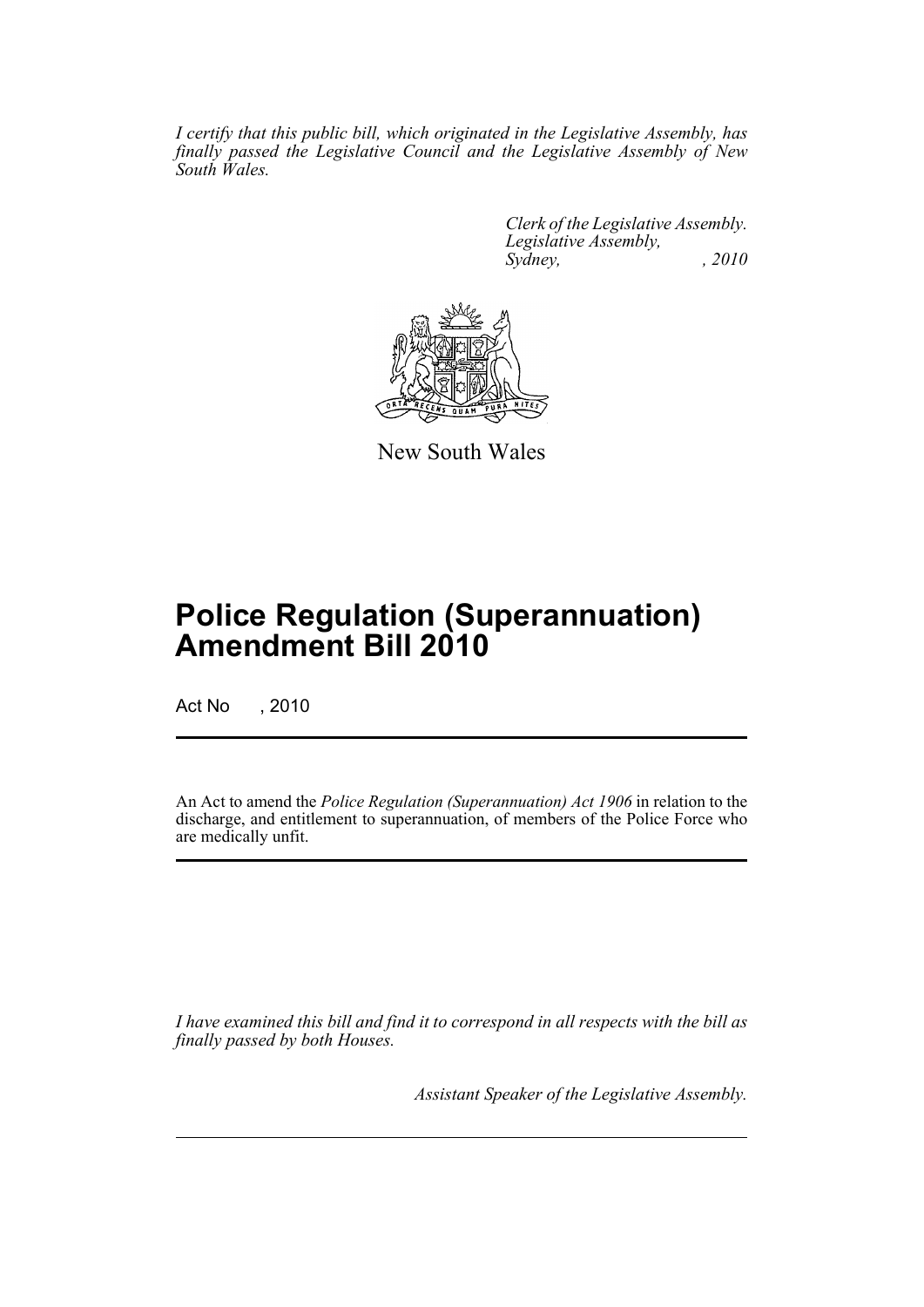### <span id="page-2-0"></span>**The Legislature of New South Wales enacts:**

#### **1 Name of Act**

This Act is the *Police Regulation (Superannuation) Amendment Act 2010*.

#### <span id="page-2-1"></span>**2 Commencement**

This Act commences on the date of assent to this Act.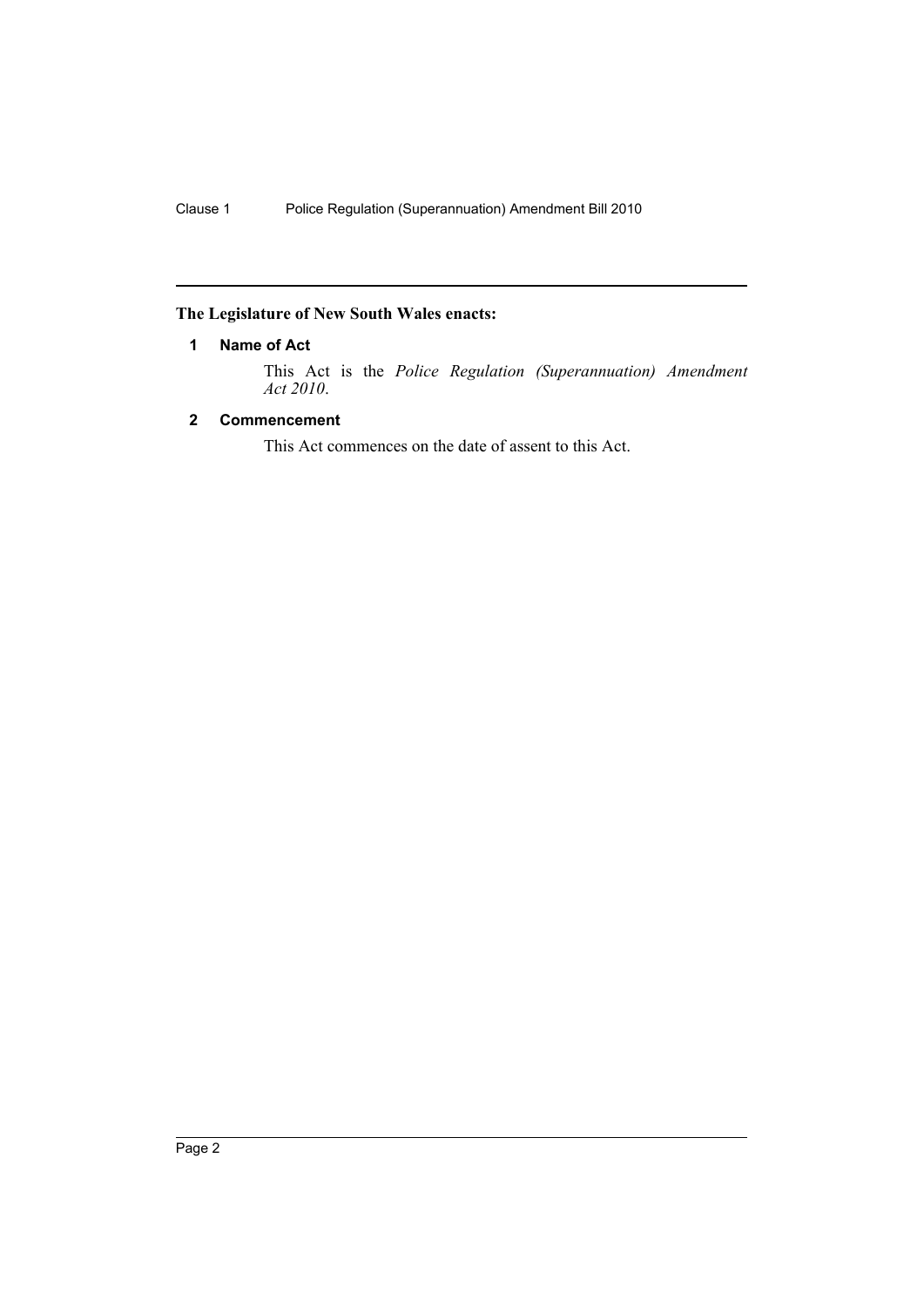Police Regulation (Superannuation) Amendment Bill 2010

Amendment of Police Regulation (Superannuation) Act 1906 No 28 Schedule 1

### <span id="page-3-0"></span>**Schedule 1 Amendment of Police Regulation (Superannuation) Act 1906 No 28**

#### **Section 15B**

Insert after section 15A:

#### **15B Discharge of members medically unfit**

- (1) This section applies to a member of the police force:
	- (a) who is on sick leave, and
	- (b) who, during the previous 18 months, has been on sick leave for a total period of at least 12 months, and
	- (c) whose health, in the opinion of a medical practitioner, is not likely to improve sufficiently to enable the member to return to duty, and
	- (d) who is to be discharged if STC certifies that the member is incapable, from infirmity of body or mind, of personally exercising the functions of a police officer referred to in section 14 (1) of the *Police Act 1990*.
- (2) On application by the Commissioner of Police, STC is to determine whether to issue such a certificate in relation to any infirmity to which the application relates.
- (3) Before STC considers an application under this section, the Commissioner of Police is to provide a copy of the application (and of all supporting information included in the application by the Commissioner) to the member of the police force to whom the application relates.
- (4) If a member of the police force has been on sick leave for a total period of at least  $8$  months during the previous 18 months, the Commissioner of Police may provide the copy of the application in anticipation of the member remaining on sick leave for a further 4 months and the member's health not improving sufficiently to enable the member to return to duty.
- (5) When providing the copy of the application, the Commissioner of Police is to give the member  $\hat{28}$  days in which to notify the Commissioner whether any other infirmities should be included in the application and whether a determination is sought that any infirmities of the member were caused by the member having been hurt on duty.
- (6) The Commissioner of Police is to include in the application under this section all relevant infirmities of which the Commissioner is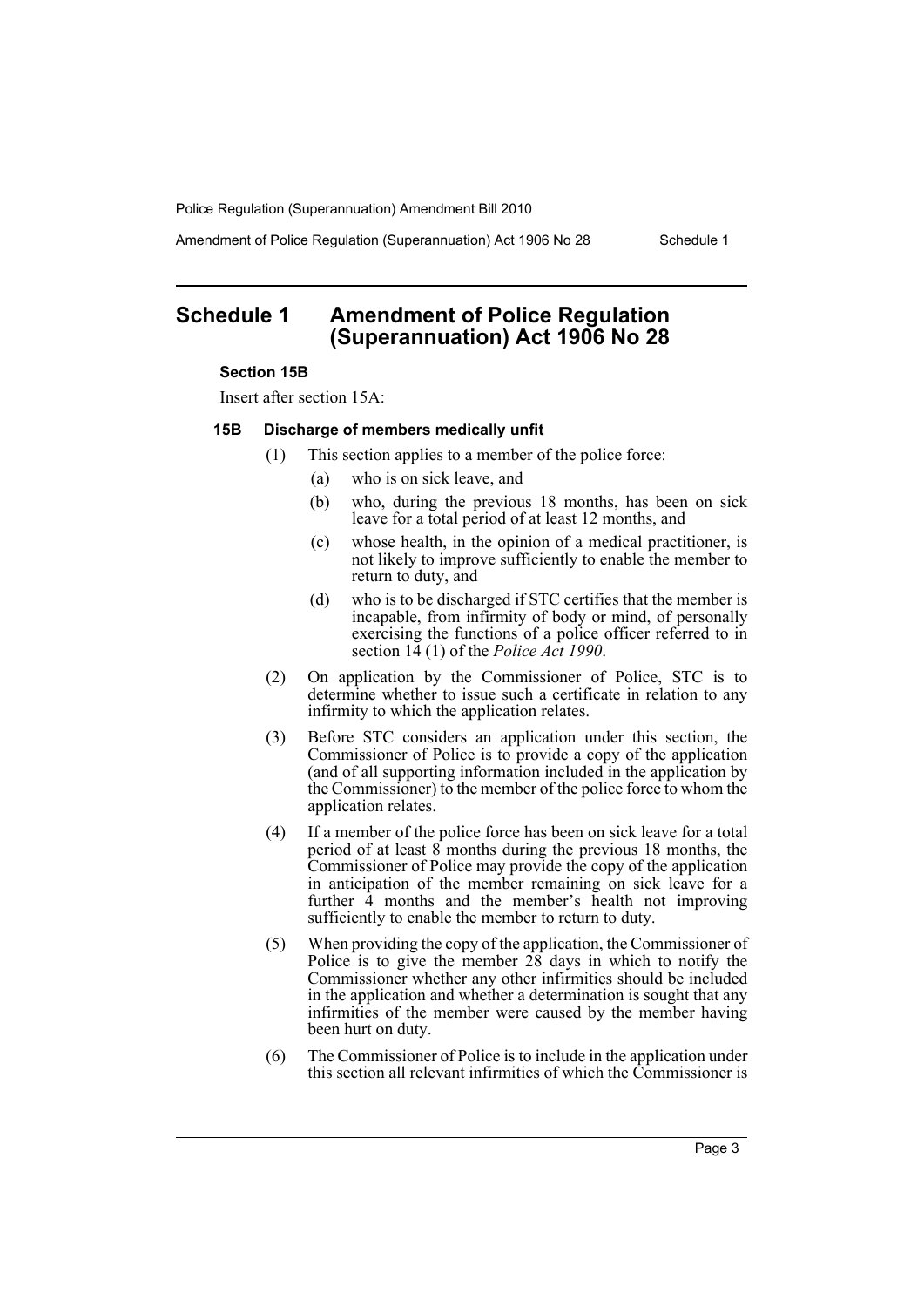Police Regulation (Superannuation) Amendment Bill 2010

Schedule 1 Amendment of Police Regulation (Superannuation) Act 1906 No 28

aware (including any infirmities that the member duly notifies the Commissioner should be included in the application).

- (7) If the application under this section is changed after a copy is provided to the member, the Commissioner of Police is to provide a copy of the revised application to the member. Subsection (5) does not apply to the provision of the revised application.
- (8) A certificate for which an application is made under this section is to be issued under and in accordance with:
	- (a) section 10B if the infirmity to which the certificate relates has been determined (by the Commissioner of Police under section 10B (3) or on appeal) to be an infirmity caused by the member having been hurt on duty, or
	- (b) section 8 in any other case.
- (9) The certificate is to be issued under and in accordance with section 8 (and without regard to whether the infirmity was or was not caused by the member of the police force having been hurt on duty) if:
	- (a) the member did not seek a determination that the infirmity was so caused within the period referred to in subsection (5), or
	- (b) the Commissioner determined that the infirmity was not caused by the member having been hurt on duty.

However, if the infirmity to which the certificate relates is subsequently determined (by the Commissioner of Police under section 10B (3) or on appeal) to be an infirmity caused by the member having been hurt on duty, the certificate is taken to be a certificate under section 10B.

- (10) If a certificate is issued under section 8 and the member of the police force to whom it relates is duly discharged and a superannuation allowance granted under section 7, STC may (despite anything to the contrary in this Act) consider any application by the member for a superannuation allowance payable because the member's infirmity was caused by having been hurt on duty. A determination to grant such a superannuation allowance is to have effect on and from the member's discharge.
- (11) An application may be made under this section by the Commissioner of Police, and a superannuation allowance granted, with or without the consent of the member of the police force to whom the application relates.